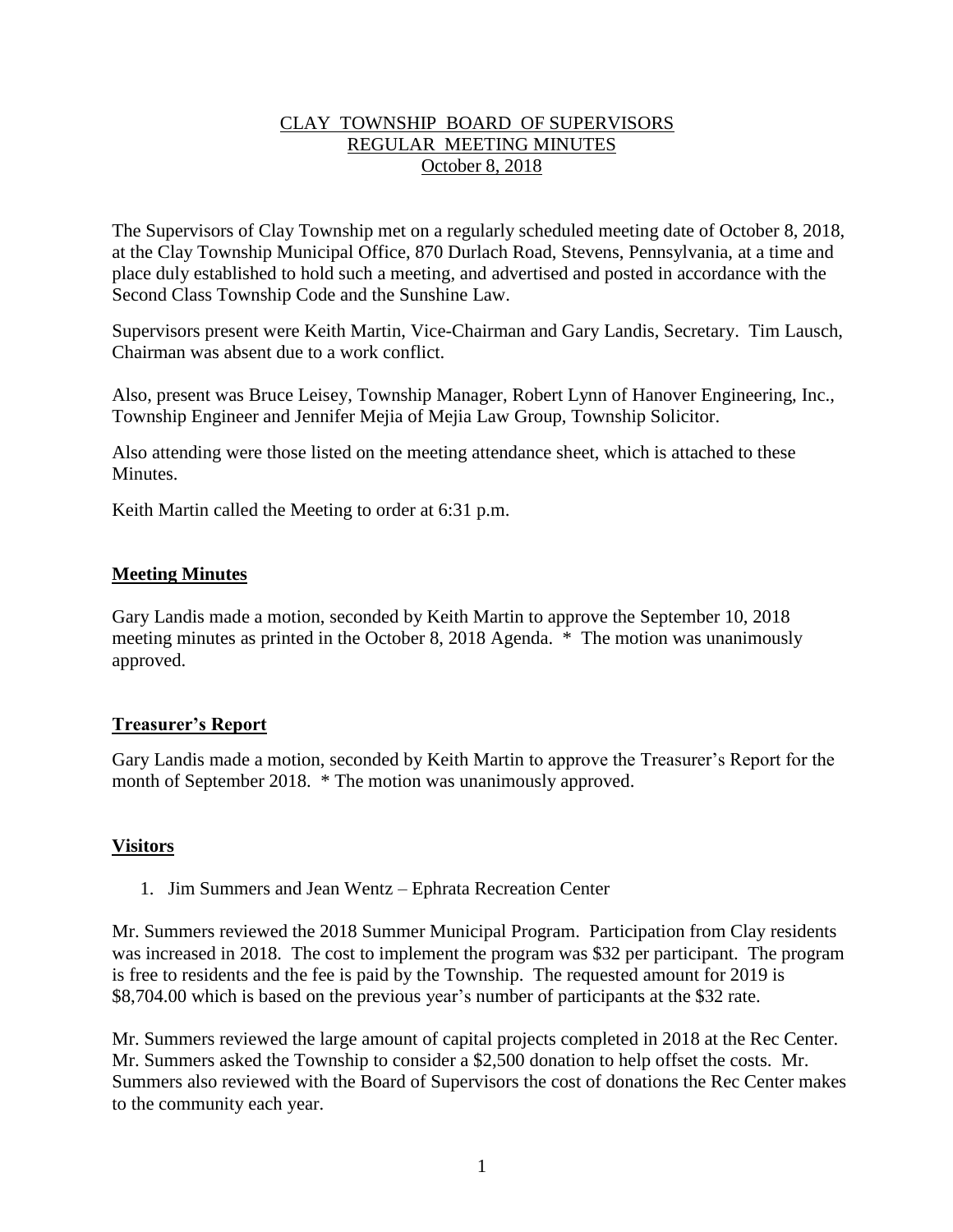# **Engineer's Report**

1. Clair Beyer – Storm Water Small Project Plan

Kevin Varner, Diehm and Sons, reviewed the updated plan with the Board of Supervisors. The under-trench infiltration facility was removed and a sump and a above ground detention facility were added. The sump will direct silage juice to Clair's manure storage facility instead of the storm water facility.

Bob Lynn determined that this meets the intent of the original Stormwater Small Project design that was previously submitted.

Gary Landis made a motion, seconded by Keith Martin to acknowledge that the revised plan meets the intent and approves the following modification. \* The motion was unanimously approved.

### Section 11-405 Major Stormwater Management Plan Submission

The applicant is requesting a modification to allow the proposed bunker silo installation to be processed as a SWM Small Project Design/Application. Current regulations allow the applicant to utilize on-ground tube silage storage in the location of the proposed bunker silo. The on-ground storage results in similar impervious coverage on a long-term seasonal basis due to the type of cover used for the silage. In addition, the proposed bunker silo includes a provision for runoff volume control through infiltration of a 1" rainfall event, as required by the Ordinance.

The Board of Supervisors thanked Kevin and Clair on the resolution to the silage issue.

2. HomeTowne Square Phase 4 – Time Extension Request

Bob Lynn explained that this was previously submitted as Phase 3 but at the Township's request it was modified to reference Phase 4 because the current proposed Phase is actually Phase 4 on the approved Preliminary Plan. The Township Staff felt it was more important to maintain consistency in the Plan Phase reference than to have the Phases in sequential order. The Developer is requesting more time to modify the stormwater plan due to major changes in the phasing of the development.

Gary Landis made a motion, seconded by Keith Martin to approve the 90-day time extension request with the new expiration date being 1/21/19. \* The motion was unanimously approved.

3. Fox Family Partners, LP – Extension of Deferral of Land Development

Bruce Leisey informed the Board of Supervisors the original deferral of Land Development agreement with Fox Family Partners was for one year and was contingent on the parking lot being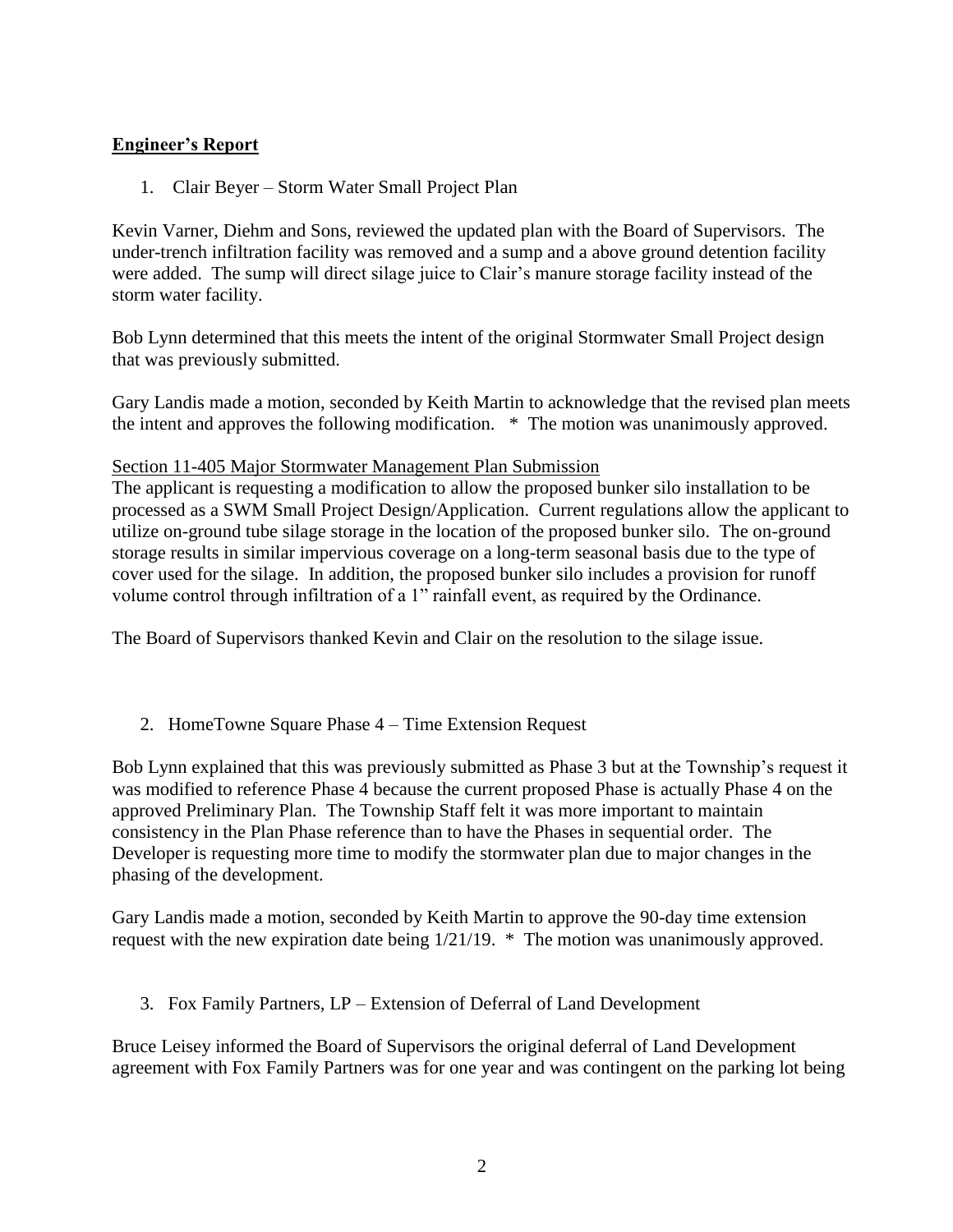temporary. The agreement also requires the Fox's to request an extension from the Township each year along with proof the lot is still being utilized on a temporary basis.

Gary Landis made a motion, seconded by Keith Martin to extend the waiver of Land Development for the construction of a temporary parking lot on the Robert Fox farm for use by Fox Meadows Creamery for one year until August 10, 2019. \* The motion was unanimously approved.

4. HomeTowne Square Stormwater NOV

The Township received a revised plan based on last months comments that appear to address those comments.

Peaceable Animal Kingdom did not receive a copy of the revised plan and hence did not get a change to review the proposed changes.

Since they were not able to review the proposed changes, the Township Staff recommends tabling discussion and rescinding NOV until the October 23, 2018 Board of Supervisors meeting.

5. Homestead Investments – Approve As Built Plan and Escrow Release

Bob Lynn reviewed the As Built Plan with the Board of Supervisors. There are minor changes that need to be made to the plan as per the Hanover Engineering letter dated 10/1/18.

Gary Landis made a motion, seconded by Keith Martin to approve the As Built Plan contingent on compliance with the Hanover Engineering letter dated 10/1/18 and escrow release in the amount of \$24,959.29 leaving a balance of \$6,193.06. \* The motion was unanimously approved.

6. Lincoln Storage West – Time Extension Request

After review, Gary Landis made a motion, seconded by Keith Martin to approve a 60-day time extension request to allow the Developer to incorporate the structural design of the stormwater facility and time for the Township Staff to review changes. \* The motion was unanimously approved.

7. Sewer Manhole I&I Investigation

After further investigation, Bob Lynn has documented six properties to inspect for sump pump and down spout hook ups to the Hopeland Sanitary Sewer System.

Gary Landis made a motion, seconded by Keith Martin to authorize the Township to send a notice for the inspection and Wendy Hackman to accompany Hanover Engineering staff to inspect for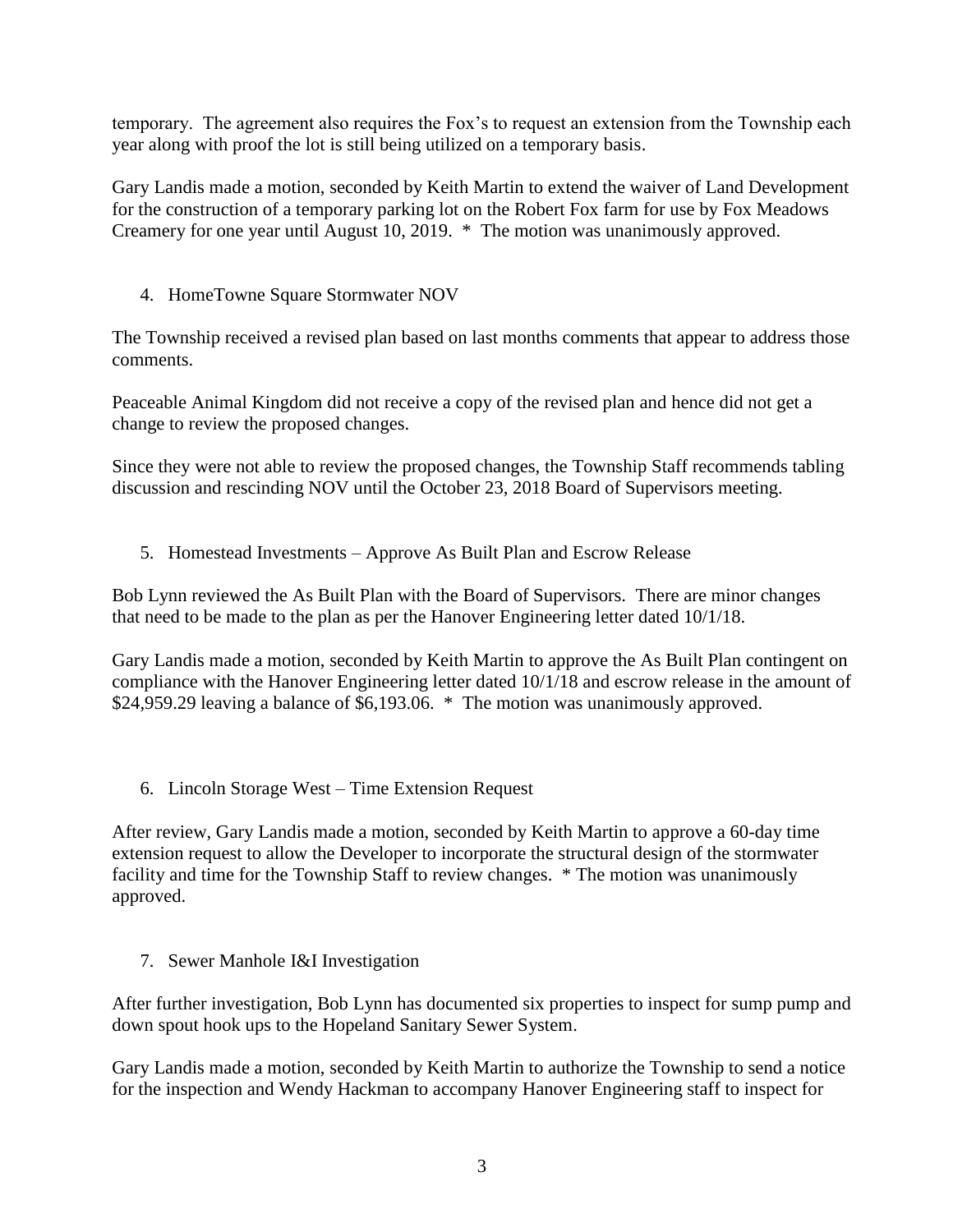sump pump and down spouts hooked into the Hopeland Sanitary Sewer System. \* The motion was unanimously approved.

### **Old Business**

1. Dirt and Gravel and Low Volume Road Grant Application Update

Bob Lynn updated the Board of Supervisors. It appears the proposed stormwater modifications to Stony Lane and Camp Road would qualify for funding from this grant.

Township Staff will draft a grant proposal for the Board of Supervisors to review.

2. Skyview Lane Erosion

There was discussion on stormwater erosion originating from a basin and pipe along Skyview Lane.

Township staff will investigate.

#### **New Business**

1. Approve LCATS 2019 Dues

Gary Landis made a motion, seconded by Keith Martin to approve payment of the LCATS 2019 Dues in the amount of \$30.00. \* The motion was unanimously approved.

#### **Executive Session**

Gary Landis made a motion, seconded by Keith Martin to enter into Executive Session at 8:35 PM to discuss potential litigation. \* The motion was unanimously approved.

Gary Landis made a motion, seconded by Keith Martin to exit Executive Session at 9:39 PM. \* The motion was unanimously approved.

There was discussion on the drafting of a new Sewer Service Agreement with the Ephrata Authority and Notice of Violation for Red Maple mobile home park property.

Gary Landis made a motion, seconded by Keith Martin to authorize an updated Notice of Violation for condemned units at Red Maple mobile home park that are condemned but not